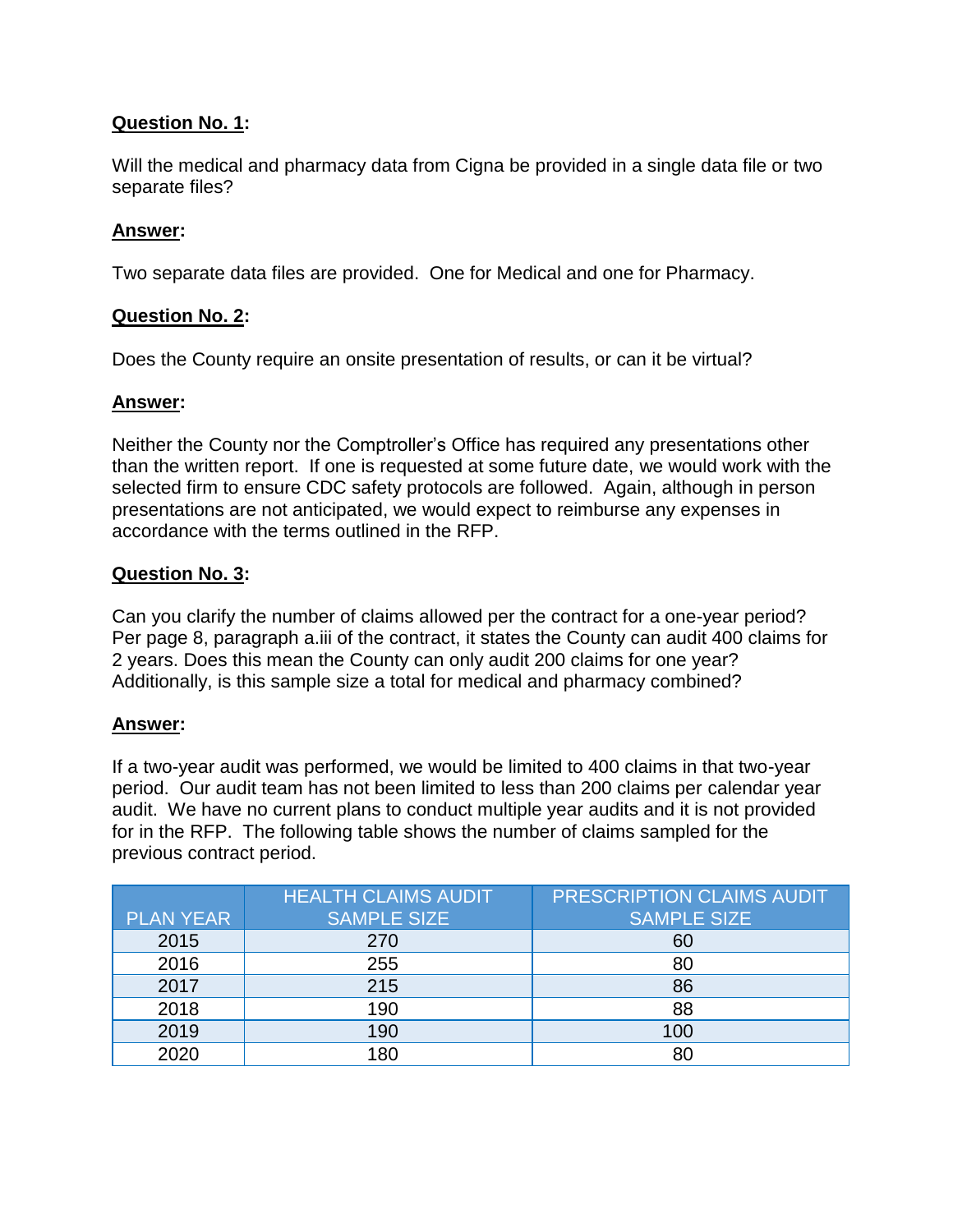## **Question No. 4:**

Section 1.2, General Terms and Conditions, Subpart G. states as follows: "Subcontracting a portion of the work is not allowed."

- Does this subsection prohibit the use by the proposing firm of contract employees, third-party providers, or other outside resources to perform selected services or procedures, where the proposing firm maintains responsibility for and control over the required services, communications, and final deliverable?
- Would a joint proposal, submitted by two or more firms, with a single firm designated as project manager, be considered?

# **Answer:**

Subsection 1.2 prohibits the use of third-party providers, or other outside resources to perform selected services or procedures even if the proposing firm maintains responsibility for and control over the required services, communications, and final deliverable. While we would understand the need for some contract employees, the contracting must be between the selected company and the contract employee, not another firm. In addition, the contract employee must reside within the United States. No data containing HIPAA information can be sent outside of the U.S. If a firm anticipates using contract employees, it should be noted the RFP response.

A Joint proposal between two or more firms is not allowed.

## **Question No. 5:**

General. Is there an incumbent contractor for the proposed work? If so, could you please share the name of the firm.

## **Answer:**

Yes. BMI Audit Services.

#### **Question No. 6:**

Section 4.1. Page 17. The Executive Summary states, "Not more than two (2) pages which highlights each key area listed below in 1 through 5..." The following list located in Firm Qualifications only states key areas 1-3. Were there two other key areas to include here?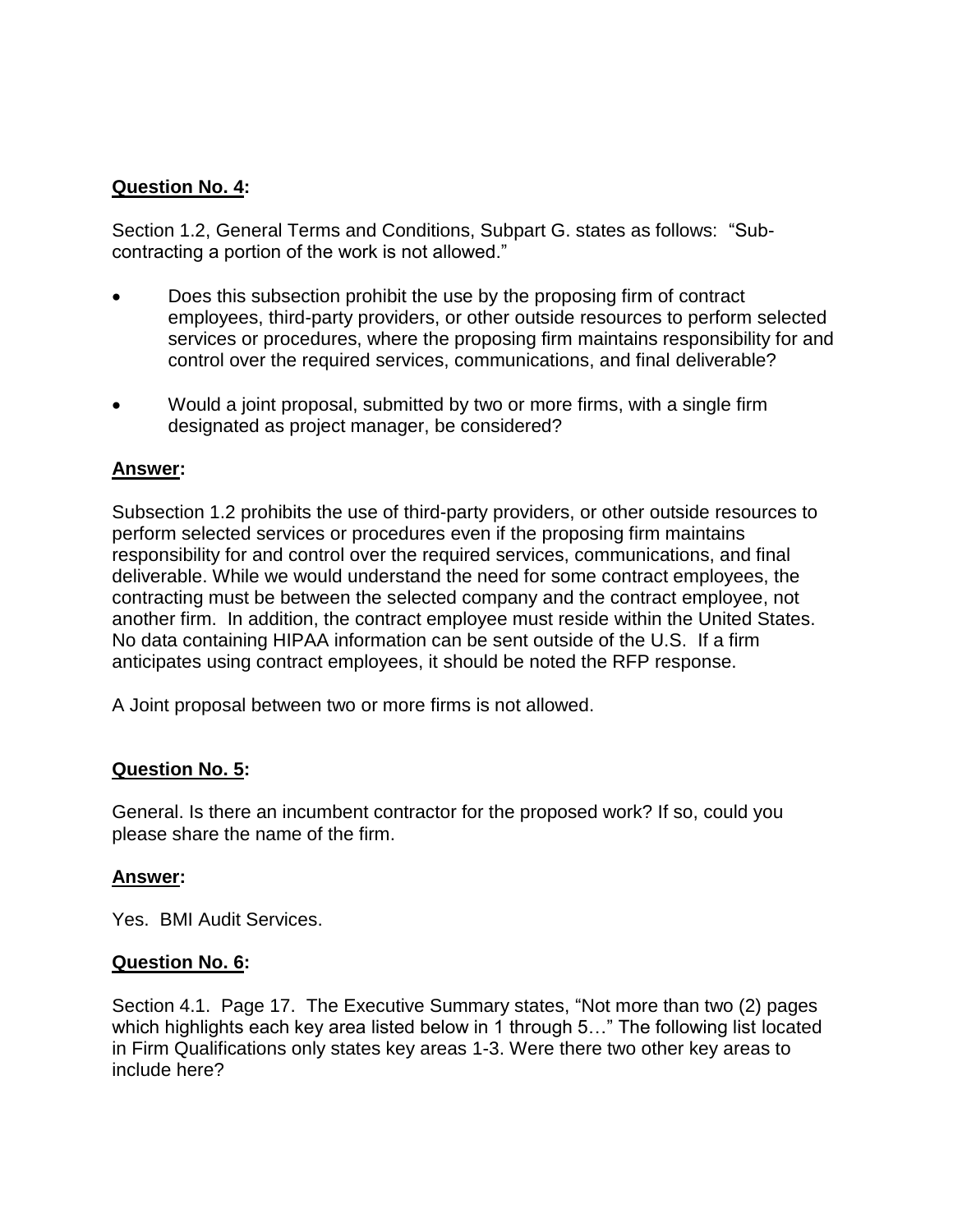# **Answer:**

The sentence should refer the proposer to highlight key areas listed in A and B below.

# **Question No. 7:**

General. When does the Comptroller anticipate contract award?

# **Answer:**

We anticipate selecting a firm by the end of March 2022. At that time, we will strive to quickly enter into a contract based upon the services (as noted in the RFP) to be provided.

# **Question No. 8:**

Section 2.1. Page 11. The Description of Requested Services notes that other auditing services that may be requested from time-to-time. As these services are not included in the Scope of Work, outlined in Section 3, should these be considered in preparing the price?

## **Answer:**

No, these services should not be included in the price requested with the RFP. If any additional services are requested, The Comptroller would ask for a separate fee proposal from the firm utilizing the hourly rates submitted with the proposal and the estimated hours for the project. If mutually agreeable terms can be reached, a separate contract would be created.

## **Question No. 9:**

Section 6. Appendix G. The sample size is limited to 400 claims paid. Does this limitation combine medical and pharmacy (for example: 200 each for medical and pharmacy) or is the limit for each medical and pharmacy for a combined limitation of 800 claims paid?

## **Answer:**

See the answer provided to question no. 3. In addition, it is reasonable to expect that the total combined sample for medical and pharmaceutical claims cannot exceed 400 claims for a plan year audit. We do not anticipate using the Cigna contractually allowed combining of two plan years into one audit (as noted in No. 3 above), so the 400 combined for two years is moot. Pricing should not be adjusted by the proposer to account for the Cigna provision regarding two plan years combined into one audit.